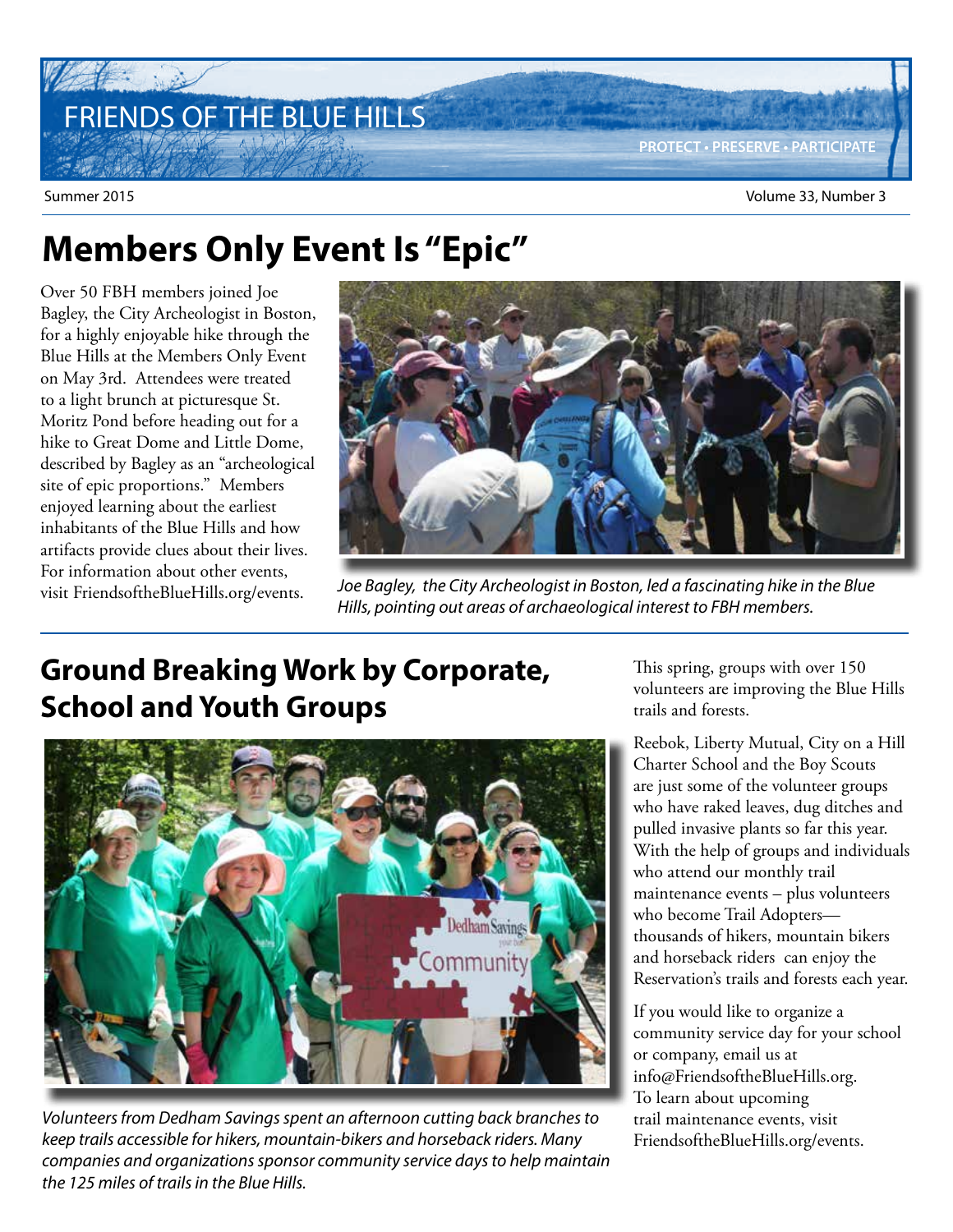### **Put Your Best (Horse) Shoe Forward…**

#### by Maxine MacPherson



Looking for a new way to get some exercise this summer? Try the St. Moritz Horseshoe Pitching Club on

Jim McDonough, president of the St. Moritz Horshoe Club, demonstrates the proper form for throwing a horseshoe.

#### **Sign up for Monthly Giving and You May Win a \$250 Shopping Spree at L.L. Bean!**

If you love the Blue Hills and want to support the important work that Friends of the Blue Hills does to preserve and protect the Reservation, please consider becoming a **Blue Hills Sustainer**. By making a monthly donation to FBH, your tax deductible donation will provide a steady and reliable source of income for FBH and will ensure that your membership never lapses! Of course, you may stop the donations at any time by calling 781-828-1805 or emailing us at info@ friendsofthebluehills.org.

As an added incentive, when you enroll in our monthly giving program, you will be entered into a raffle for a \$250 gift certificate for L.L. Bean!

Thank you for your generous support!

**The Friends of the Blue Hills newsletter is produced four times a year.**

**Editors: Anne Comber, Judy Jacobs, Barbara Kirby**

#### **Layout: Donald Souliere**

**Visit us on the web at www.FriendsoftheBlueHills.org or call 781-828-1805 for membership, maps and schedule information. P.O. Box 416, Milton, MA 02186**

Monday nights. While the Club has been calling the Blue Hills Reservation's horseshoe facility home for more than 80 years, this is not the same game started by blacksmiths and horse-shoers decades ago.

Horseshoes today are played in pits with stakes 40 feet apart, and the horseshoes are bigger and heavier to accommodate pitching by hand. There are six Reservation courts with clay around the stakes instead of sand or dirt. The St. Moritz Club shares maintenance of the grounds and buildings with the Reservation to keep the courts in top pitching condition from spring to fall.

While the courts are open to the public, joining the Club for their Monday night games can provide a more structured and complete experience. On Monday nights, everyone plays everyone else at least once. "It's more

about practice then competition; exercise, fresh air and socializing," explained Jim McDonough, Club president. St. Moritz is part of the National Horseshoe Pitchers Association (NHPA), and members' shoes are recorded each Monday and forwarded to the NHPA, where they are entered into a national database. This allows members to play in local and national tournaments – and many members compete around Massachusetts during the summer.

Men, women and juniors are invited to join the St. Moritz Horseshoe Pitching Club. The courts are located on Bunker Hill Road, West Quincy. Monday night games run from 6 to 9 p.m. Membership is \$25 (an additional fee may be required to be part of the NHPA). For more information, visit www.FriendsoftheBlueHills.org/ horseshoe or contact Jim McDonough at 781-848-008.

 $\frac{1}{6}$ 

| <b>YES! I want to protect the Blue Hills Reservation!</b>                                                                                                      |                   |                                                                                                     |
|----------------------------------------------------------------------------------------------------------------------------------------------------------------|-------------------|-----------------------------------------------------------------------------------------------------|
| Basic Membership - \$30<br>Hancock Hill Hero - \$100<br>$\Box$ Chickatawbut Champion – \$500                                                                   |                   | $\Box$ Ponkapoag Protector - \$50<br>$\Box$ Skyline Steward - \$250<br>Great Blue Guardian -\$1,000 |
| Payment Frequency (Choose one)<br>$\Box$ Lump sum donation<br>Monthly donation of \$                                                                           |                   |                                                                                                     |
| <b>Become a Sustainer:</b> $\Box$ Yes, have this gift renew automatically                                                                                      |                   |                                                                                                     |
|                                                                                                                                                                |                   |                                                                                                     |
| $\Box$ I've enclosed a check made payable to Friends of the Blue Hills<br>$\Box$ Please charge my $\Box$ Mastercard $\Box$ Visa $\Box$ Discover<br>Card Number | Exp. date (MM/YY) | Card security code                                                                                  |
|                                                                                                                                                                |                   |                                                                                                     |
|                                                                                                                                                                |                   |                                                                                                     |
|                                                                                                                                                                |                   |                                                                                                     |
|                                                                                                                                                                |                   |                                                                                                     |
| Please mail to Friends of the Blue Hills                                                                                                                       |                   |                                                                                                     |
| P.O. Box 416, Milton, MA 02186                                                                                                                                 |                   |                                                                                                     |
| You may also donate through our secure server at FriendsoftheBlueHills.org.                                                                                    |                   |                                                                                                     |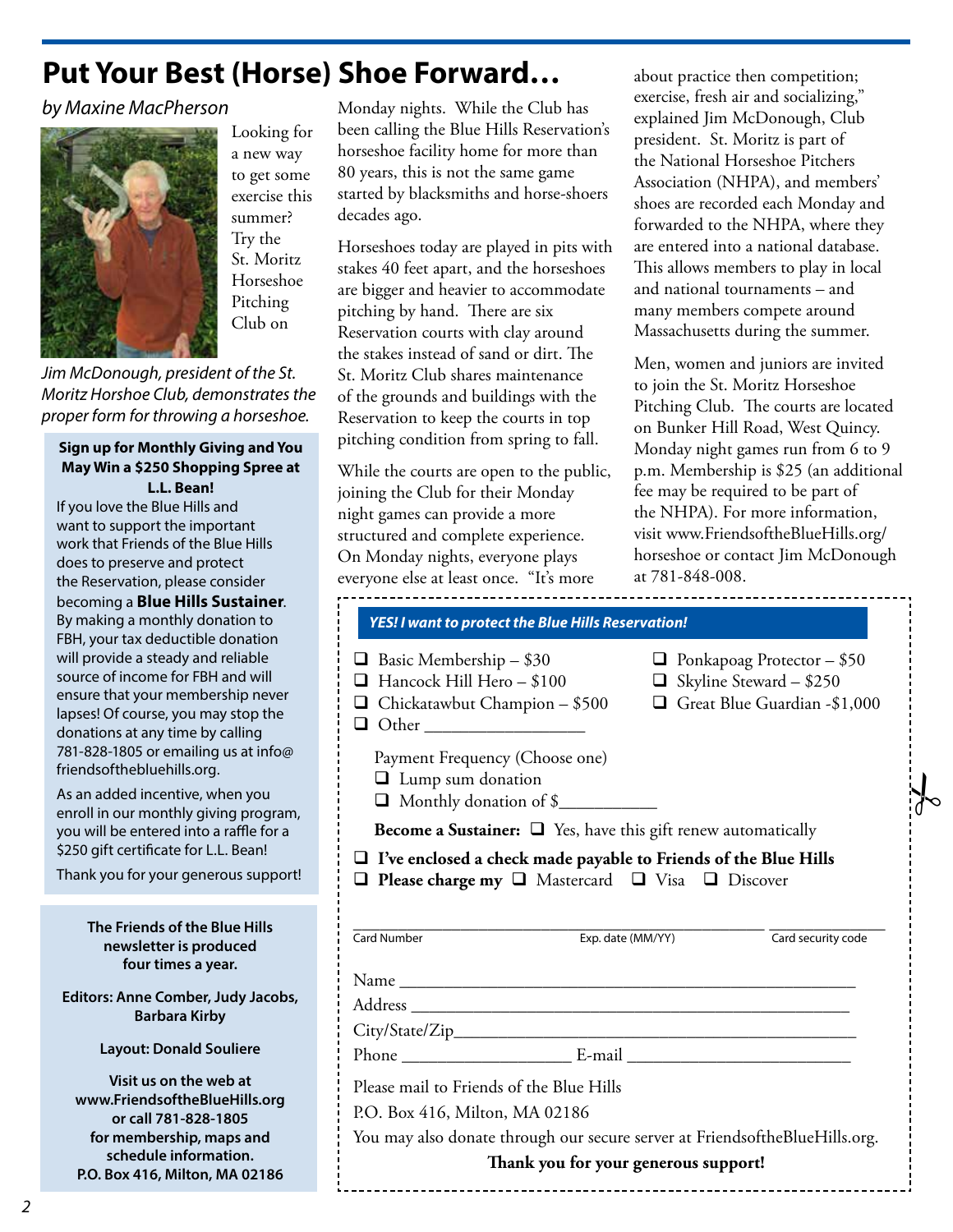### **Join Us for Fun at the Fishing Festival!**

#### **Saturday, July 25, 9 a.m.-noon Houghton's Pond, 840 Hillside Street, Milton**

Bring your friends and family for a morning of fishing fun! Learn the fine art of casting and participate in a fishing derby with prizes from L.L. Bean Legacy Place. You can borrow equipment at no cost - or bring your own rod and reel. There will be wacky water games, arts and crafts, and face-painting for extra fun. For more information, please visit www. FriendsoftheBlueHills.org/fishingfest.

Sponsored by the Department of Conservation and Recreation, the Mass Division of Fisheries and Wildlife, and the Friends of the Blue Hills.



#### **Peek-a-Blue Hikes Are a Hit with Parents and Tots!**

On April 14, the Friends of the Blue Hills launched the second year of Peek-a-Blue Hikes, the free hour-long hikes held every other Tuesday morning in the Blue Hills. Drawing as many as 60 parents and tots each time, the hikes have become a popular way for parents to enjoy the outdoors with their children.

Parents and children enjoy different hikes-- including stroller-friendly routes--if there are people who ask for it. Each hike starts at the same place: the parking lot of Houghton's Pond.

Thanks to a grant from the Milton Junior Woman's Club, the FBH is able to provide free snacks and drinks for parents and children, and L.L. Bean Legacy Place in Dedham provides a naturalist to lead the hikes.

For more information or a complete list of 2015 dates for the Peek-a-Blue Hikes, please visit www.FriendsoftheBlueHills. org/peekablue.



Peek-a-Blue Hikes give kids a chance to explore and enjoy the Blue Hills.

#### **Is the Blue Hills in Your Will?**

Some people think Wills are for wealthy people… but an estate plan helps people of any income protect their loved ones.

Some people think leaving a gift in their Will is only for the rich… but anyone can leave a gift that makes a difference to the Blue Hills for years to come.



To learn about the Skyline Society and leaving a gift in your Will, visit: http://friendsofthebluehills.org/skyline-society.

#### **Protect the Beauty: Photo Contest**

Shouvik Gangopadhyay of Waltham took this photo 'Atop Rattlesnake Hill… on a cold but sunny spring day" and said "I can't wait to get back."



Why not enter your best photo and help protect the Blue Hills! To vote for your favorite photo or enter this free photo contest, visit friendsofthebluehills.org/photo-contest.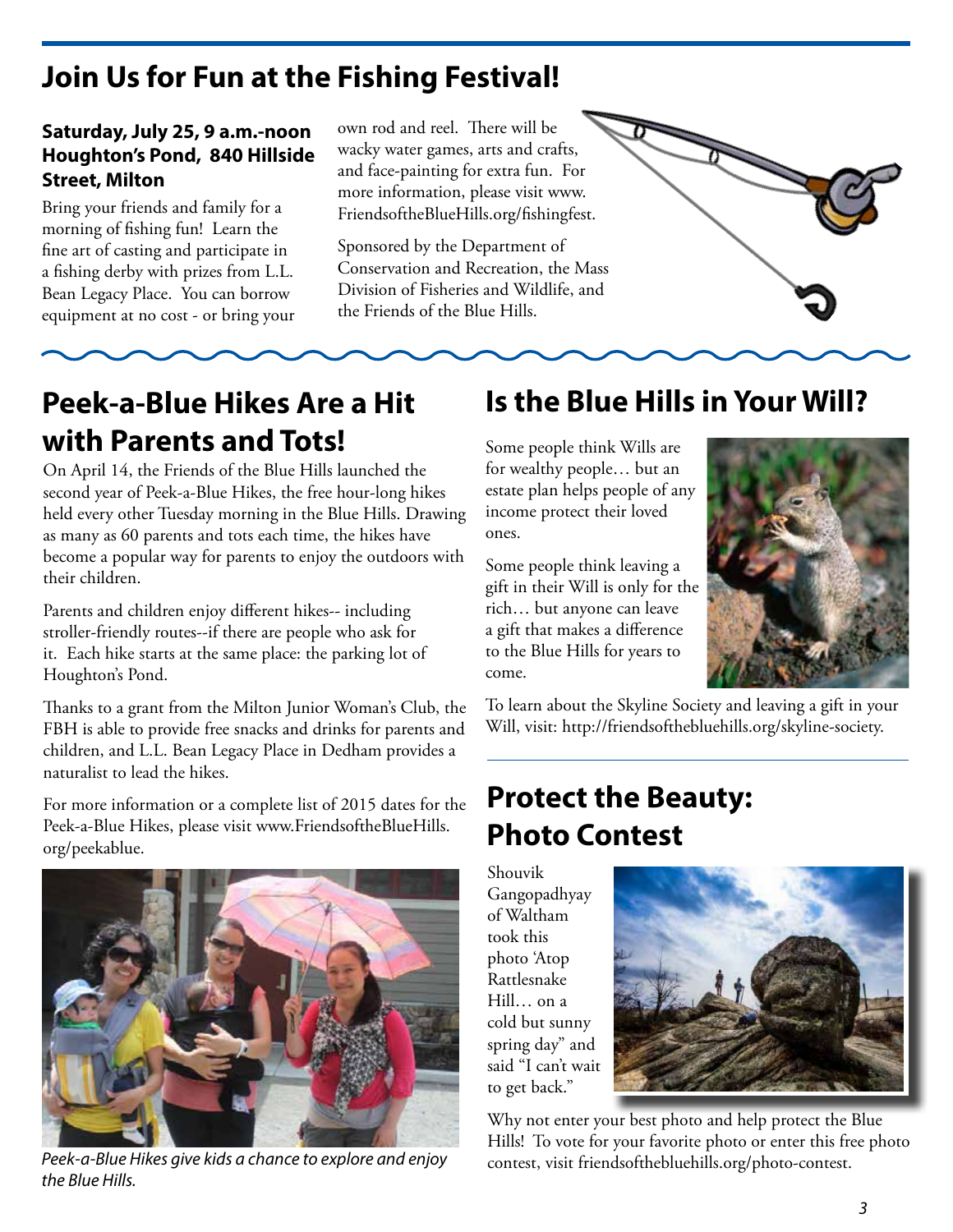### **Volunteer Spotlight: Jessica Baumgart Volunteer does it all: rakes, weeds… and gets married**

Jessica will assure you that she didn't start volunteering with Friends of the Blue Hills to find a husband. But after maintaining the trails with Ben Houston for about five years, they are now jumping the broom… or perhaps the rake, in their case.

When Jessica moved to the area, before she even found a place to live, she visited the Blue Hills. After growing up in the mountains of South Carolina, she says, "I knew I would need somewhere to be outside."

As a child, she had done a bit of trail maintenance after storms, so seven years ago when she saw a sign for trail maintenance on one of the park bulletin boards, she jumped at the chance. Over the years, she's become more involved, joining the Trail Maintenance Committee and leading groups like the Boy Scouts she brought out in May to rake and rebuild ditches. "I'm the kind of person who likes helping other people," Jessica said. "And I like spending time outdoors. This was an opportunity to do both." She also likes meeting the other volunteers and visiting new places in the Blue Hills with the trail crew. She's never chosen to Adopt a Trail because,



Jessica Baumgart and Ben Houston met at a trail maintenance event and recently married!

as she explains, "I'm a maverick. I like to go where the need is greatest."

Even now that she's married, Jessica will most definitely continue to volunteer.… in fact during her wedding weekend, she made time to check on the invasive mile-a-minute vine in Fowl Meadow. But she promised not to do any weeding in her wedding dress… at least until after the ceremony.

#### THANK YOU VOLUNTEERS!

Jessica and Ben (at left)--along with all of our volunteers-- will be entered into a raffle for \$100 L.L. Bean Gift Card to be drawn at the end of the year. Each time you volunteer for one of our programs or for trail maintenance, your name will be entered into the raffle. THANK YOU for all you do to protect and preserve the Blue Hills!

#### **Boots N Brews— Best of Both Worlds!**

Calling all Millennials! Here's an event just for you! On Saturday, August 29, please join us for Boots N Brews—a 2 hour hike in the Blue Hills starting at 10 a.m. followed by a beer tasting at Blue Hills Brewery in Canton. Space is limited, so RSVP soon to Charlie at 617-922-7112 or charliemaloney@gmail.com.



Boots N Brews hikers consulting a map.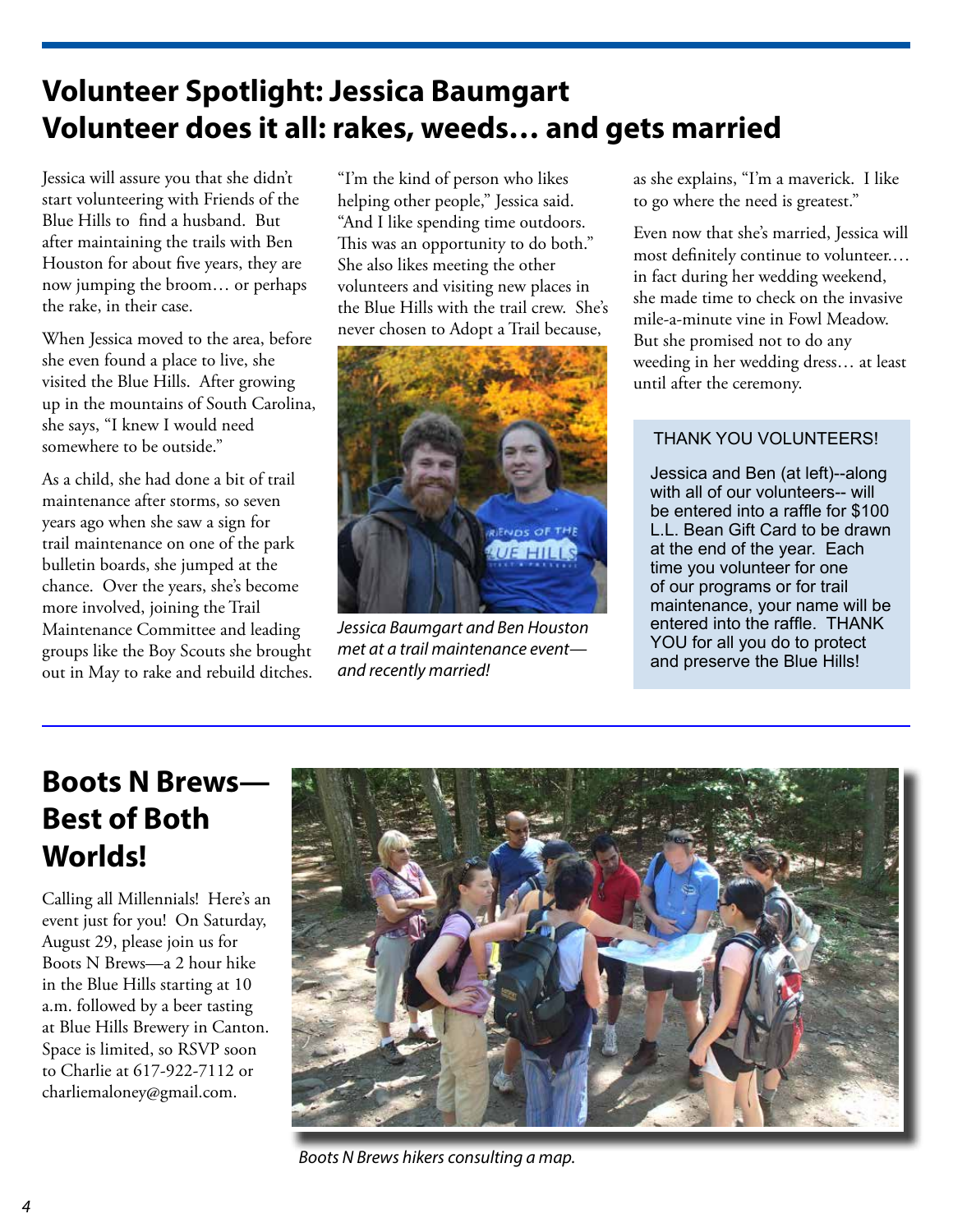### **Blue Hills Green Up a Big Success!**

More than 50 hearty volunteers braved a forecast of heavy rains to help Green Up the Blue Hills on May 31. Local schools, community groups and businesses pitched in to pull all of the mature invasive garlic mustard that threatens the forest around the Ponkapoag AMC cabins. Many thanks to all who helped with the effort and to Randolph Savings Bank for providing refreshments for the volunteers.



David and Ethan Dobrindt and Sebastien (in yellow), Raphael and Claire Yunger, all from Milton.



Aaron Jean Pierre, Sebastien Yunger, and Pierce Middle School science teacher Jeff Stoodt, all of Milton, learn about invasive weeds from volunteer Jasmine Garani from Sharon.

Adora and her mother Egesta Faber from Braintree.



Fiona McGarry of Quincy with daughter Nia.

Volunteers from the New England Aquarium Barbara Moesing, Lace Garland and Alissa Minot.